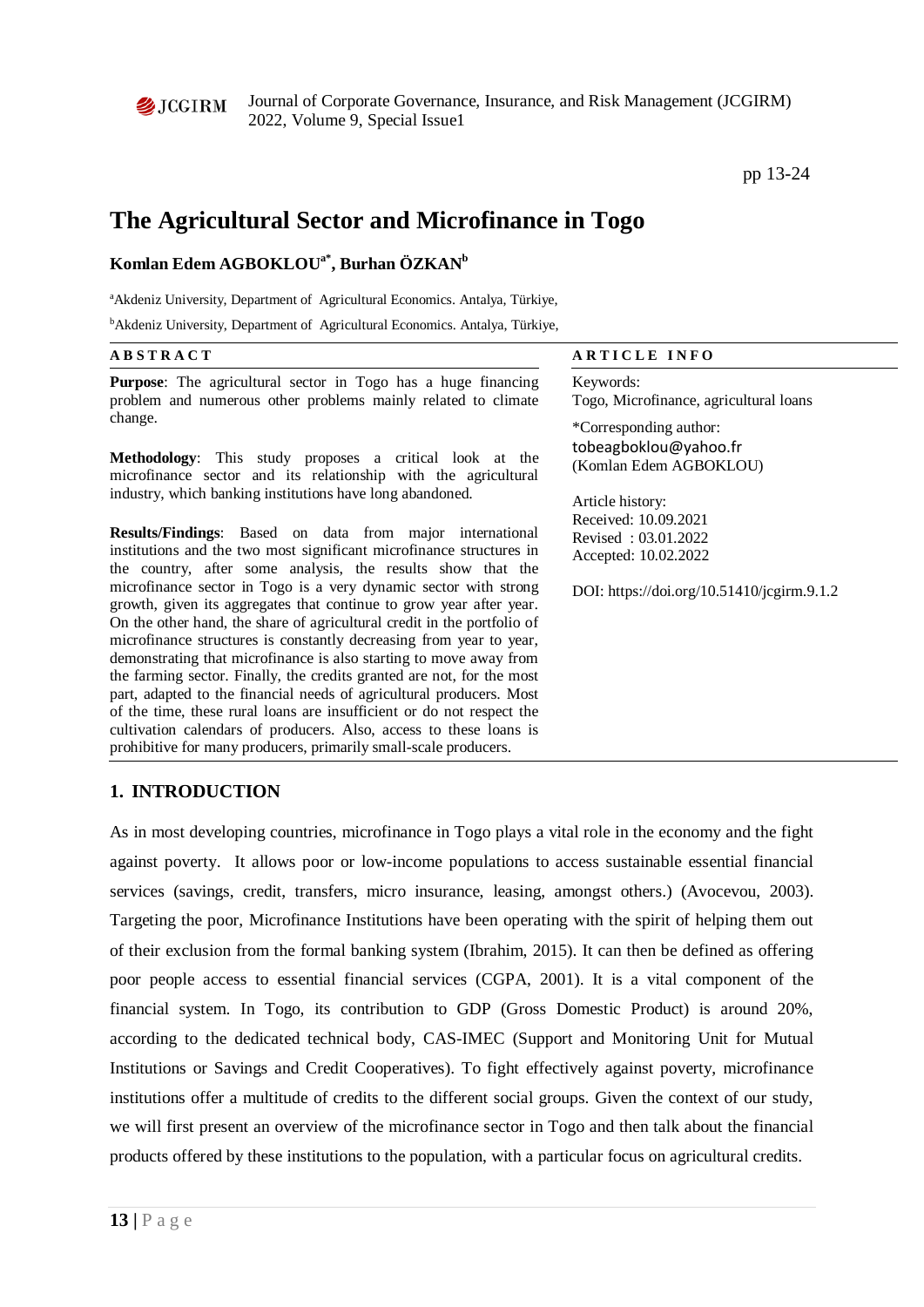The main goal of this work is to analyze the current situation of the microfinance sector in Togo and evaluate its contribution to the agricultural sector in terms of agricultural credit. Thus, three hypotheses were put forward, namely: (i) the microfinance sector in Togo is doing very well, (ii) the share of agricultural credit in the portfolio of microfinance institutions remains low, (iii) the credits granted by microfinance to the agricultural sector are adapted to the needs of agricultural producers.

#### **2. LITERATURE REVIEW**

#### **2.1.Contribution of microfinance to the agriculture sector**

Smallholder farmers lack adequate capital to finance their farm operations, preventing them from realizing their potential income. Credit, therefore, plays a vital role in smallholder agricultural production (Grootaert & Bastelaer, 2000; Oyedele et al., 2009). To solve this financing problem, rural populations in general and farmers in particular turn to informal lenders (usurers) and semi-formal lenders (microfinance, cooperatives, mutuals, rural banks) (Hoff et Stiglitz, 1995; Kendo, 2012). According to Wampfler (2008) cited by Kendo (2012) in a study conducted in Madagascar, microfinance contributes to reducing the vulnerability of poor populations to the food crisis through four main financial factors: access to store credit, access to investment credit, access to a diversified range of credit and long-term stabilization of credit access. However, the same study reveals that many rural financial actors have little funding for agricultural activities. This is mainly due to the inability of the rural households to provide the required personal collateral to guarantee the loan and the general lack of information by the lending institutions on their creditworthiness (Grootaert & Bastelaer, 2000; Oyedele et al., 2009). In this context, financial exclusion is observed due to both endogenous (relating to the nature of the client's activity and his standard of living) and exogenous (relating to environmental factors and the objectives of the banking structure) factors (Kendo, 2012).

According to (Wampfler, 2002), impact analysis shows that MFIs can finance the development of rural activities such as trade, handicrafts, and food processing but cannot meet the needs of agriculture. The pastoral activities sponsored generate regular, relatively secure income, with rapid capital turnover cycles that limit risk and allow high rates of return. Few agricultural activities have these characteristics. The profitability of farming activities is often determined and difficult to reconcile with the high-interest rates that microfinance is forced to charge to ensure sustainability. The financing of agriculture presents specific constraints, both in terms of the diversity of services required (cash flow needs, working capital, medium and long-term investments) and in terms of risk (uncertainty on production, co-variant risks (climatic, health, economic risks). This explains why rural borrowers, even farmers, often prefer to invest in rural rather than agricultural activities and why MFIs are cautious about this type of financing. In Africa, in particular, after fifteen years of MFI growth, agricultural credit remains recurrent and essential for developing family farms.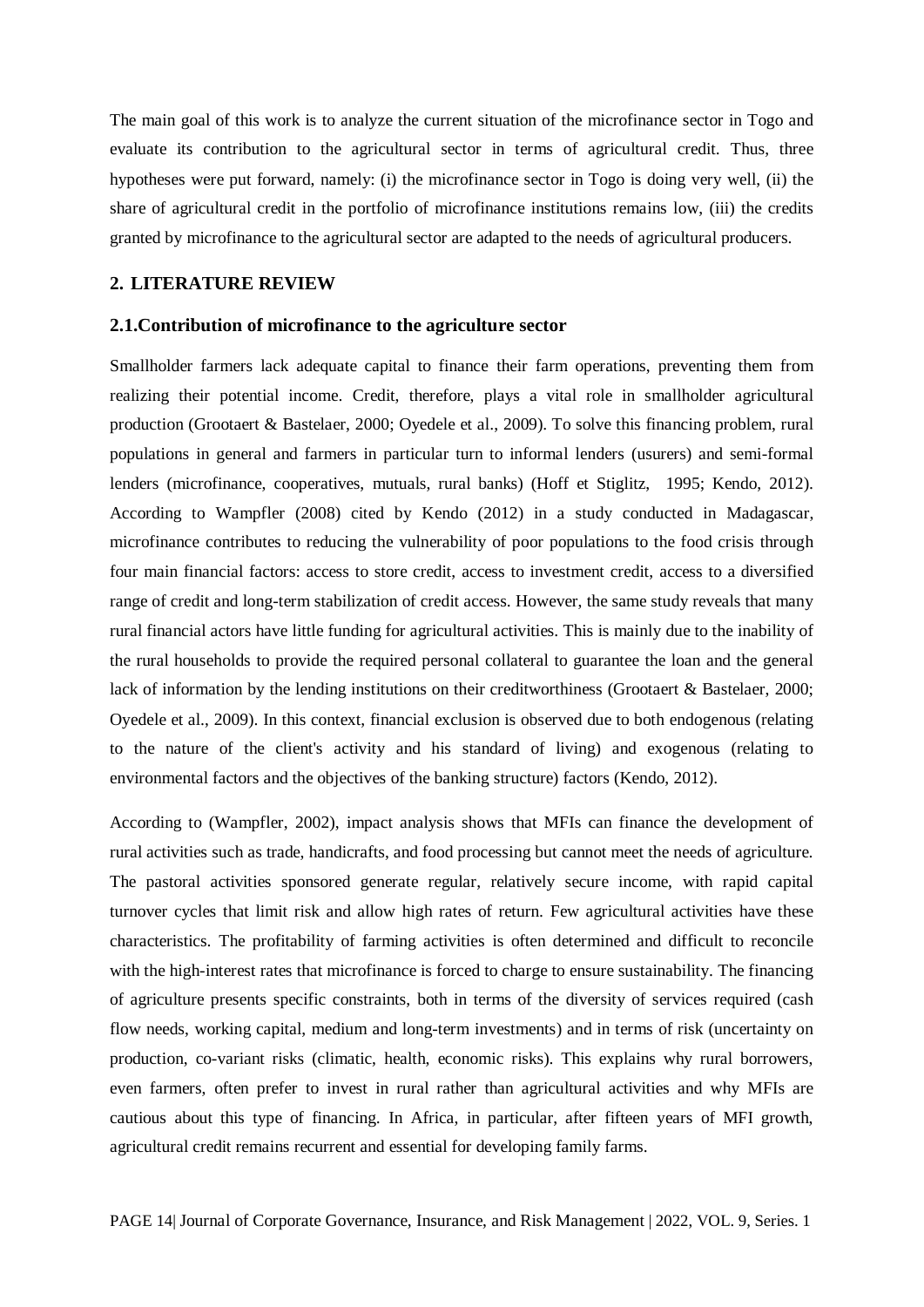In Togo, in-kind and cash credit is offered to farmers under the auspices of microfinance institutions (MFIs) to meet these different financial needs. For in-kind credit, the government has developed a network for distributing agricultural inputs (fertilizers, selected seeds, and other equipment) at subsidized prices to make them available to small producers who own about a hectare of arable land. Inputs are also deposited with groups that have stores. This credit system involves cash payment for three bags, paid after the harvest. Cash credit, on the contrary, is a loan granted to a producer who, in some cases, can pay back the loan using income from extra-agricultural activities if the harvest is stored (Agbodji & Johnson, 2019).

#### **2.2. The microfinance sector in Togo**

The microfinance sector presents various initiatives and experiences in savings and/or credit. They are diverse in terms of size, degree of structuring, philosophy, approaches, objectives, target groups, means (technical, financial, and human), and institutional environment (Agnikpé, 1998; Avocevou, 2003). According to World Bank (2006) and CAS-IMEC, there are three main types of microfinance structures in Togo. First, we have Networked institutions (network cooperatives of savings and credit), the most important, occupying 70% of the sector's total market; secondly, come the single institutions and thirdly, the conventional institutions. Moreover, according to the same source, two methods are predominant within the MFIs: one imposes a prior saving before providing loans (e.g. FUCEC, CECAV) and the other which prioritizes direct loans without primary saving obligation (like WAGES). Secondly, according to the final report by cabinet KEKAR-AMASE (2006), the three types of MFIs in Togo are:

• Mutual or cooperative savings and loan institutions: their activities are based on the central role of savings to fuel credit. The constitution of substantial savings is always a prerequisite for granting credit. This category of MFIs dominates the sector, with the Umbrella Organization of Cooperative Savings and Credit Units (FUCEC - TOGO) in the lead. It makes up more than 70% of the market. Apart from FUCEC, we can also give the example of CECA (Cooperative of Savings and Credit of Artisans), UMECTO-NEVAEME (Union of Mutual Savings and Credit of Togo), and Micro fund.

• Direct lending institutions: The techniques of these institutions are highly diverse. Some have been attracted to savings and loan mechanisms. Others primarily engage in direct lending. In all cases, these institutions integrate their credit operations into a set of development activities, of which credit is the only instrument. This integration allows them to provide immediate assistance to their borrowers who depend on the NGO (Non-Governmental Organization) or project for many other economic and social services. For example, we have WAGES (Women and Associations for Gain Both Economic and Social).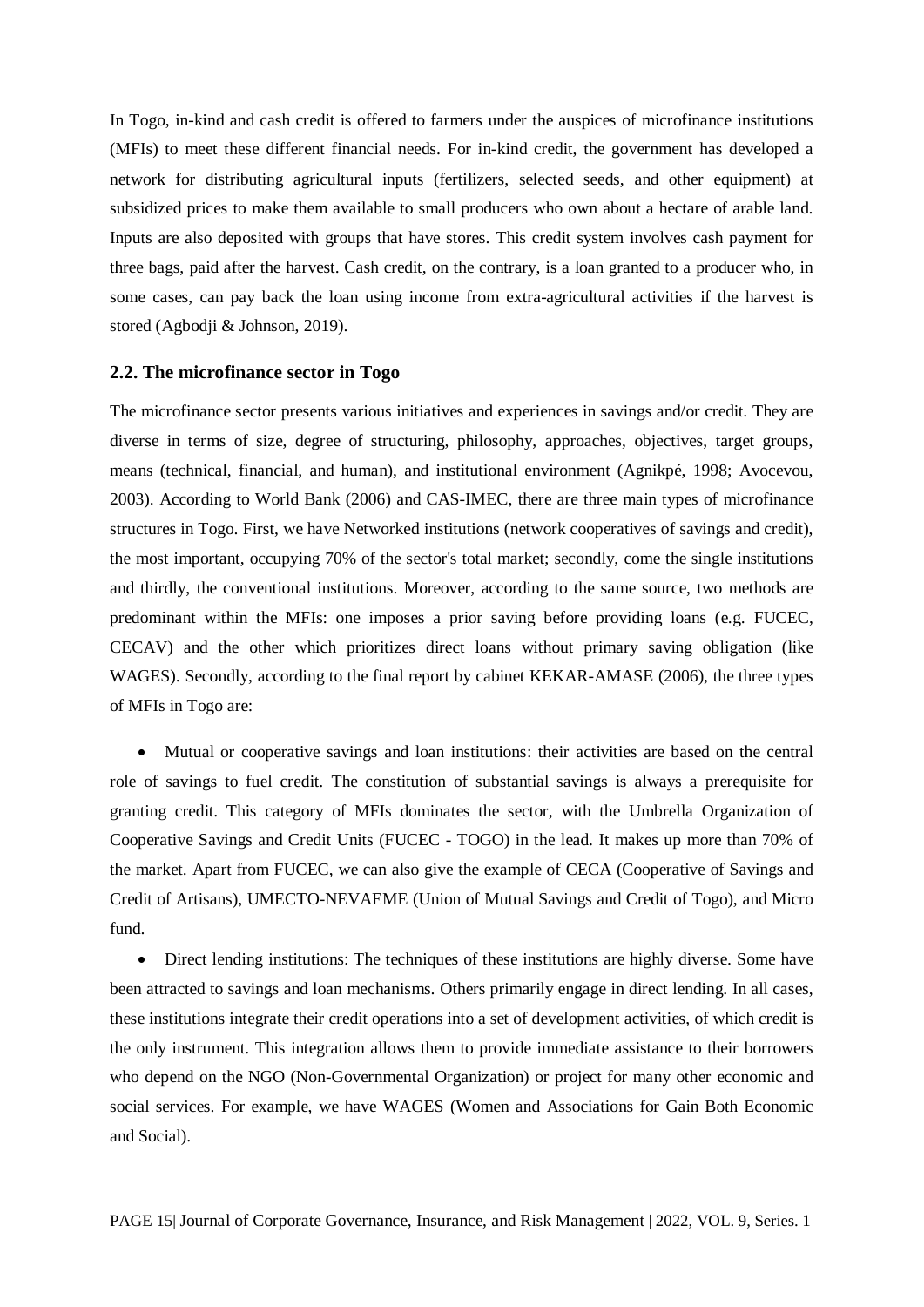• Development organizations (NGOs or projects): their main activities are savings and credit, without an obligatory link between the two components, with nuances explained by local specificities. Savings occur in two forms: in-kind and cash. The volume of their credit operations does not depend exclusively on the savings mobilized. External financing (international NGOs or donors) completes the savers' resources. However, most of these institutions also give high priority to social pressure. Diversified informal mutual guarantee mechanisms unite their members (cabinet KEKAR-AMASE, 2006). One can provide TIMPAC as an example.

Finally, according to Abalo (2007) in Togo, MFIs are essentially made up of four main types of practices: savings and credit institutions; direct credit experiments (credit distribution is the primary activity of the organization); NGOs or projects with a credit component (credit distribution is a secondary activity of the organization) and traditional finance (tontine systems).

#### 2.3.**The challenges of microfinance in Togo**

Despite the sector's prowess, which is now visibly taking precedence over a still conservative banking sector, microfinance is plagued by structural problems, undermined by an unregulated activity. According to the last IMF (International Monetary Fund) mission to Togo, controls are insufficient. The existence of under-regulated entities encourages fraud and puts the sector at risk. According to the IMF, only three microfinance institutions have improved their financial situation.

CAS-IMEC, the microfinance supervisory authority, a branch of the Ministry of Economy and Finance, is severely understaffed and needs significant institutional strengthening. Its capacities should be strengthened. Togolese officers are called to establish a strategy to either integrate illegal MFIs into the regulatory system or close them down. According to some sources, MFIs are springing up in Togo daily. Any individual can get up, recruit young people to collect tontines and find a room-salon in a neighbourhood, which he names a microfinance institution. Many of these institutions have closed their doors and left their clients in disarray. Because officially, nobody tells them anything, and the government does not know of their existence.

#### **3. RESEARCH METHODOLOGY**

In this study, secondary data from FAOSTAT, BCEAO (The Central Bank of West African States) databases, CAS-IMEC-Togo, WAGES-Togo, and FUCEC-Togo annual activity reports were used. In order to confirm or refute the first hypothesis, the authors compared aggregates of microfinance structures in terms of changes in the number of clients, the total amount of credit, and deposits between 1993 to 2019. For the second hypothesis, the share of agricultural credit in the country's total amount of credit supply and the share of agricultural credit in the portfolio of FUCEC and WAGES between 2010 and 2018 were analyzed. Finally, for the third hypothesis, we have identified and made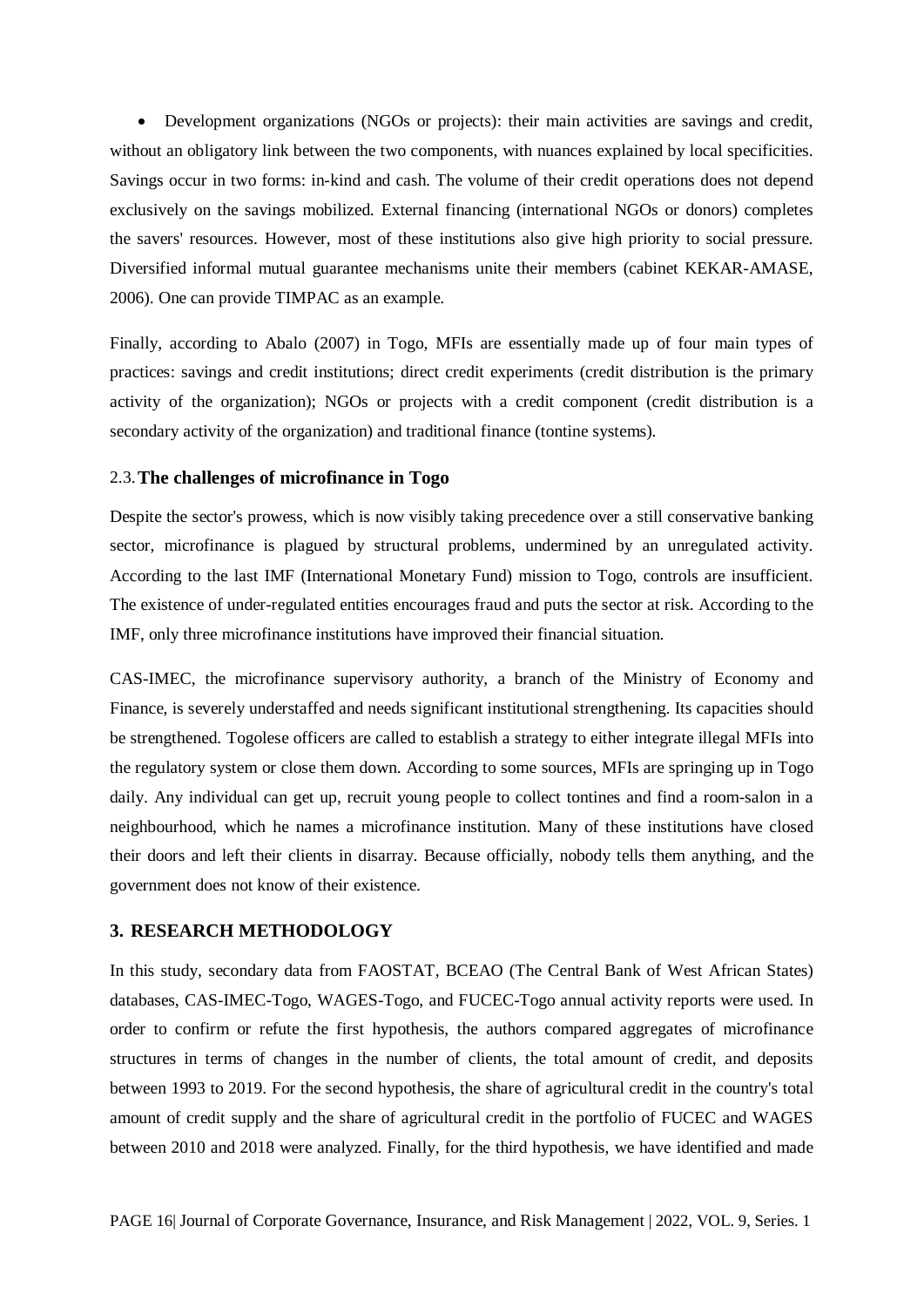a comparative analysis of the financial needs of agricultural producers and the conditions of access to agricultural credit through microfinance.

### **4. DATA ANALYSIS AND FINDINGS**

### **5.1.Microfinance sector aggregates**

The microfinance sector in Togo is experiencing an unprecedented boom, reflected in the accessibility indicators that can be appreciated through the evolution of the number of MFIs. These include the number of beneficiaries (MFI clients increased from 1.6 million to 2.6 million between 2015 and March 2019), the asset situation, the outstanding deposits, the outstanding loans, the portfolio at risk (at 90 days), and the loans distributed. Each year, transactions (credits and deposits) exceed \$540 million. According to figures from the Central Bank of West African States (BCEAO), "outstanding loans have, again, increased by 16% in 2019, after growing by 21.9% in 2016, 19.9% in 2017 and 24.8% in 2018. The same trend is observed in deposits, confirming the indicators of the first quarter of 2019."

It should be noted that over the years, the number of MFIs is decreasing given the new regulations incurred, so many MFIs are having their approvals withdrawn and ordered to cease operations throughout the country. Thus, on December 31, 2013, the sector consisted of about 200 MFIs against 185 in the first quarter of 2017 with 502 service points on the national territory, and today there are 77 MFIs with more than 518 service points (BCEAO, 2021). They are distributed as follows: 49% in Lomé and the Maritime Region, 19% in the Plateaux Region, 11% in the Central Region, 9% in the Kara Region, and 12% in the Savanes Region. Lomé and the Maritime Region alone account for 68% of the country's urban population, compared to 12% in the Plateaux region, 8% in the Kara Region, 7% in the Central Region, and 5% in the Savanes region (MAPAH, 2014).

The microfinance industry's growth in Togo has increased exponentially, especially in terms of penetration. According to the latest IMF mission report to Togo, with 43% outreach to the public and a growing number of institutions, MFI's have the highest penetration rate in the WAEMU (West African Economic and Monetary Union) zone. From January to March 2019, in the WAEMU zone, Togo came second (16%) behind Mali (20%) in terms of deposits collected. It remains second in terms of growth in outstanding loans behind Mali, with 19.6%.

Below is a summary table of the evolution of the MFI situation in Togo according to BCEAO data.

| Indica | Number | Numbe | Number  | Number of  | Deposit   | Outstanding   | Past due      | Portfolio |
|--------|--------|-------|---------|------------|-----------|---------------|---------------|-----------|
| tors   | of MFI | r of  | Service | members/cl |           | loans         | (\$ millions) | degradati |
|        |        | SFD'  | point   | ients      | millions) | (\$ millions) |               | on rate   |
|        |        |       |         |            |           |               |               |           |
| 2019   | 77     | 53    | 519     | 2 864 379  | 377.52    | 313.93        | 23.34         | 7.4%      |

**Table 1**: General situation of MFIs in Togo

PAGE 17| Journal of Corporate Governance, Insurance, and Risk Management | 2022, VOL. 9, Series. 1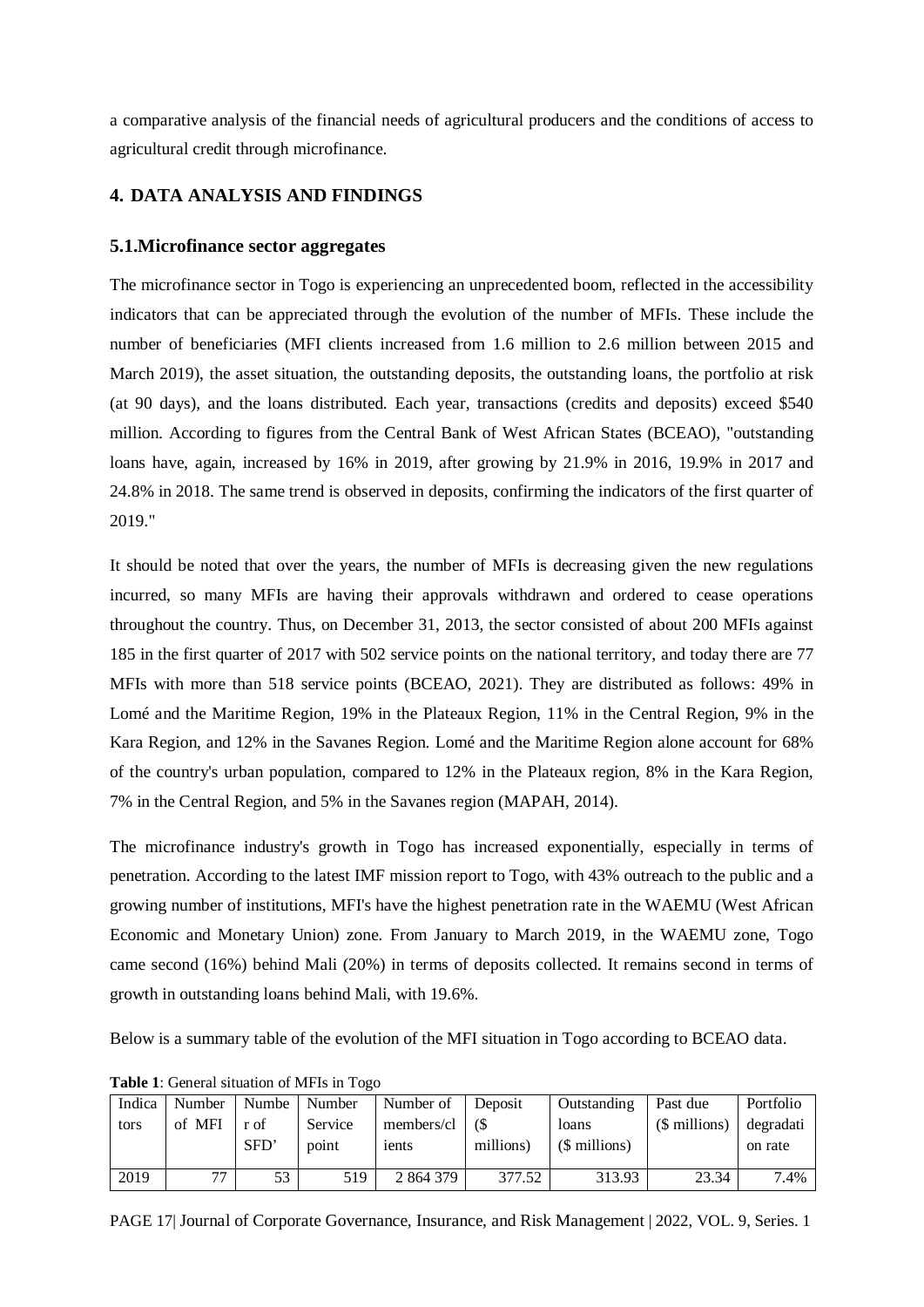| 2018 | 76 | 51 | 520 | 2 559 933     | 336.35 | 297.19 | 21.24                    | 7.15% |
|------|----|----|-----|---------------|--------|--------|--------------------------|-------|
| 2017 | 76 | 47 | 477 | 2 2 3 5 6 9 9 | 293.78 | 260.26 | 18.10                    | 6,95% |
| 2016 | 88 | 44 | 421 | 1979 208      | 272.79 | 237.18 | -                        |       |
| 2015 | 87 | 34 | 368 | 1 673 649     | 252.10 | 210.19 | -                        | -     |
| 2014 | 92 |    | 492 | 2 590 547     | 274.26 | 228.38 | $\overline{\phantom{a}}$ | -     |
| 2013 | 92 |    | 790 | 2 150 542     | 244.74 | 212.14 | -                        | -     |
| 2012 | 92 |    | 846 | 1 908 608     | 218.85 | 194.74 | 12.57                    | 6,46% |
| 2011 | 92 |    | 644 | 1 639 968     | 193.19 | 173.69 | 10.52                    | 6,06% |
| 2010 | 86 |    | 389 | 739 886       | 136.35 | 125.35 | 6.09                     | 4,86% |
| 2009 | 83 |    | 732 | 1 049 203     | 134.43 | 123.13 | 5.34                     | 4,34% |
| 2007 | 57 |    | 572 | 699 473       | 92.68  | 77.03  | 2.99                     | 3,88% |
| 1993 | 15 |    | 181 | 3952          | 5.08   | 3.82   | 23.34                    | 0,00% |

Source: www.bceao.int

In the table below, the situation of the second-largest microfinance in Togo, WAGES, is presented as an example.

|            | Number  | Number of | Deposit       | Loan          | Outstanding   | <b>PAR</b>       |
|------------|---------|-----------|---------------|---------------|---------------|------------------|
| Indicators | Service | members/  | (\$ millions) | disbursed     | loans         | (Portfolio at    |
|            | point   | clients)  |               | (\$ millions) | (\$ millions) | Risk)            |
|            |         |           |               |               |               | $90 \text{ day}$ |
| 2018       | 24      | 329 681   | 16.285        | 27.181        | 19.448        | 6,9%             |
| 2017       | 21      | 297 267   | 12.957        | 23.198        | 16.550        | 7,5%             |
| 2016       | 20      | 281 393   | 12.549        | 21.007        | 16.062        | 12,1%            |
| 2015       | 19      | 270 924   | 13.207        | 17.040        | 16.328        | 20,2%            |
| 2014       | 19      | 254 481   | 16.158        | 25.570        | 24.617        | 14,6%            |
| 2013       | 19      | 224 036   | 17.693        | 33.160        | 29.127        | 9,5              |
| 2012       | 18      | 188 078   | 16.163        | 33.176        | 28.388        | 3,2              |
| 2011       | 17      | 160 634   | 13.640        | 28.115        | 24.260        | 3,0              |
| 2010       | 16      | 100 033   | 11.113        | 19.400        | 17.895        |                  |

**Table 2**: Presentation of the WAGES-Togo aggregates

Source: [www.wagestogo.org](http://www.wagestogo.org/)

### **5.2.Agricultural credits in the microfinance portfolio in Togo**

### **5.2.1. Typology of agricultural credits from microfinance institutions in Togo**

In Togo, MFIs offer many financial services to their clients. Among those dedicated to the rural world, more precisely to the agricultural sector, we can cite the financial products of FUCEC-Togo: Agricultural equipment credit (tractor, traction), agricultural development credit, agricultural campaign credit, and store credit. Furthermore, according to WAGES microfinance reports, we have rural credit & PSAEG (Economic Activity Support Project for Groups), APSEF (Access to Financial Services for the Poor) credit, root and tuber plant (PRT) credit, deductible savings credit, tontine credit, direct credit, FAIEJ (The Support Fund for Youth Economic Initiatives) credit, and AGRISEF (Farmers' Access to Financial Services) credit. In addition to these credits, there are two types of credits supported by government projects such as input credits and warranting credits (Mackiewicz-Houngue et al., 2014).

PAGE 18| Journal of Corporate Governance, Insurance, and Risk Management | 2022, VOL. 9, Series. 1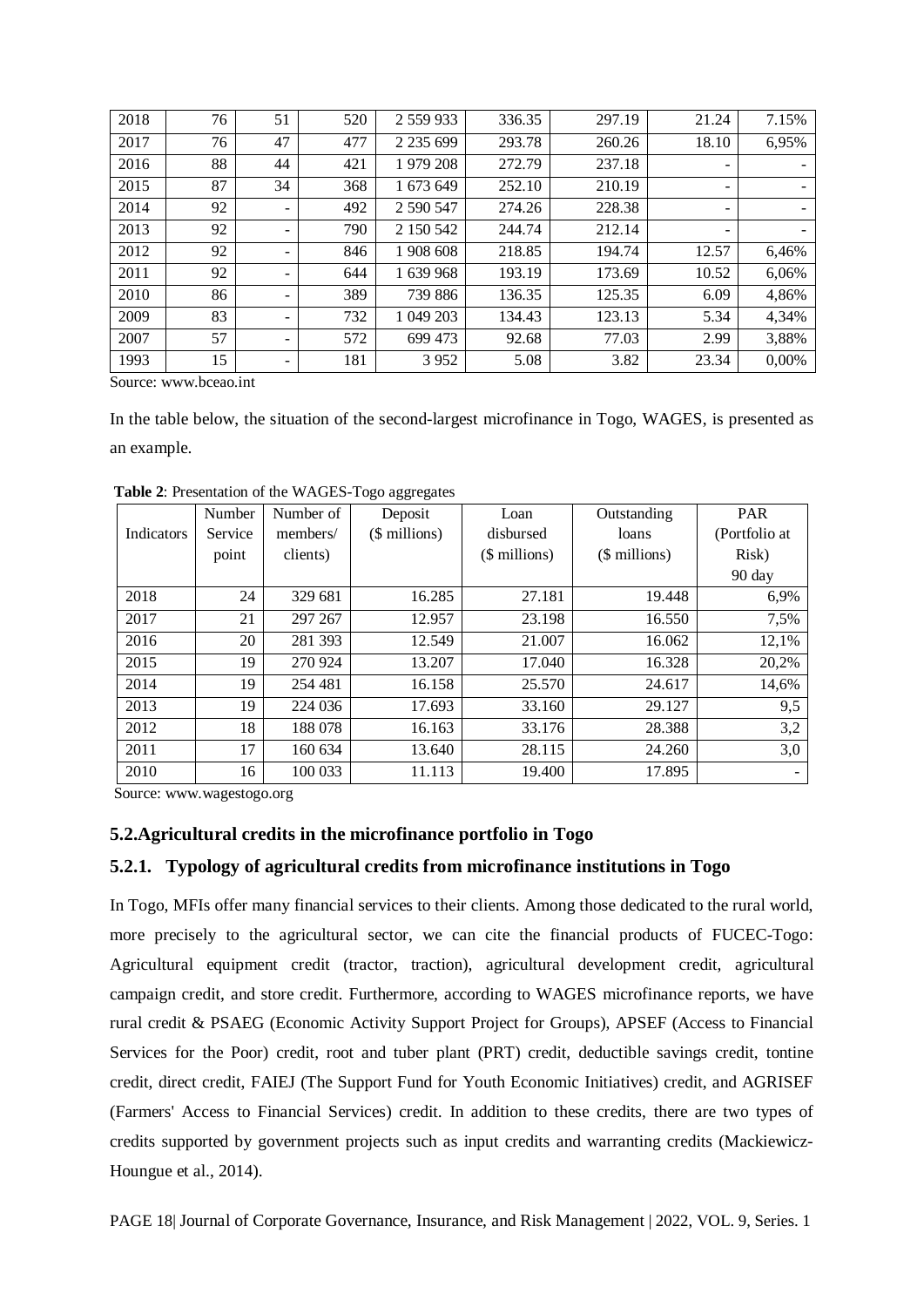### **5.2.2. The share of agricultural credit in the total supply of credit**

Before presenting the share of agricultural credit in the portfolio of microfinance institutions, it is necessary to have an overview of the general situation of agricultural credit at the national level. Thus, according to the figures in the table above, rural credit is deficient compared to the national credit supply.

| Years | Full credit | Agricultural       | Percentage |  |
|-------|-------------|--------------------|------------|--|
|       | (\$million) | Credit (\$million) | (% )       |  |
| 2018  |             | 2.24754            |            |  |
| 2017  |             | 3.28308            |            |  |
| 2016  |             | 4.27937            |            |  |
| 2015  | 1497.41     | 3.23328            | 0.216      |  |
| 2014  | 1542.38     | 3.85506            | 0.250      |  |
| 2013  | 1397.9      | 3.66772            | 0.262      |  |
| 2012  | 1178.78     | 4.00175            | 0.340      |  |
| 2011  | 1072.4      | 3.4141             | 0.318      |  |
| 2010  | 724.36      |                    |            |  |
| 2009  | 624.78      | 1.51               | 0.242      |  |
| 2008  | 543.23      | 0.77712            | 0.143      |  |
| 2007  | 532.2       | 0.603              | 0.113      |  |
| 2006  | 375.45      | 0.21802            | 0.058      |  |
| 2005  | 370.3       | 0.24267            | 0.066      |  |
| 2004  | 330.13      | 6.08952            | 1.845      |  |
| 2003  | 287.37      | 0.73297            | 0.255      |  |
| 2002  | 184.05      | 0.68724            | 0.373      |  |
| 2001  | 188.12      | 0.89763            | 0.477      |  |
| 2000  | 208.08      | 1.20229            | 0.578      |  |

**Table 2**: The share of agricultural credit in the total supply of credit

Source: [www.fao.org/faostat/en/#data/IC](http://www.fao.org/faostat/en/#data/IC)

#### **5.2.3. The share of agricultural credit in the microfinance portfolio**

Although MFIs have expanded considerably and have become more professional and diversified in their service offering, the volume of funding for the farming business remains weak (about 7% of the MFIs' outstanding loans in 2008). Within the network, microfinance institutions, some of which were founded specifically to meet the needs of the agricultural sector, have progressively turned away from this sector: for instance, the farm portfolio of the renovated union of local savings and loan associations (URCLEC), which groups together seven cooperatives and 17,000 members, in the central part of the country, decreased to 24% from 80% from 2005 to 2009. Similarly, the savings and credit cooperatives (UCMECS) network within the Union of Savannah, with 6 out of 8 cooperatives in rural areas in the Savannah region, only 15% of the portfolio was devoted to agricultural financing in 2009. Finally, "generalist" MFIs are far removed from the farming sector: for example, FUCEC, the largest MFI network in Togo, which has 417,000 beneficiaries and accounts for 57% of the total outstanding loans of MFIs, had an agricultural portfolio in 2008 that represented only 1.5% of its entire portfolio (Mackiewicz-Houngue et al., 2014).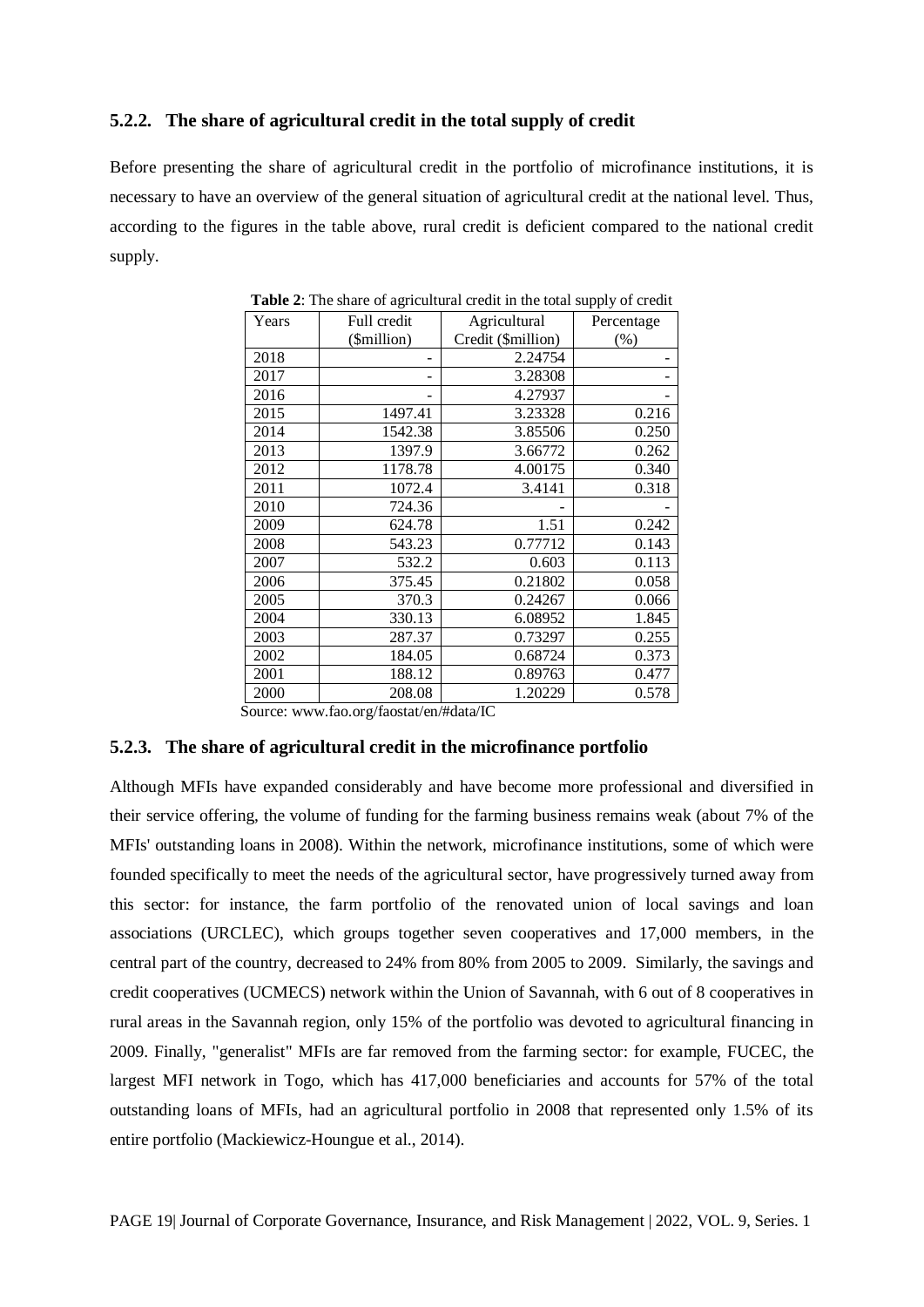To illustrate this trend of the low level of agricultural credit in the MFIs' portfolio, we present in the table below the situation of WAGES microfinance which is the second-largest decentralized finance structure behind FUCEC-Togo and its networks.

| Years              | Outstanding<br>loans | Agricultural<br>Credit  |      |  |  |  |
|--------------------|----------------------|-------------------------|------|--|--|--|
|                    | (\$ millions)        | Amount<br>(\$ millions) | (% ) |  |  |  |
| 2019               | 112.23               | 6.94                    | 6.18 |  |  |  |
| 2018               | 107.64               | 6.73                    | 6.25 |  |  |  |
| 2017               | 98.46                | 6.40                    | 6.50 |  |  |  |
| 2016               | 94.93                | 7.18                    | 7.57 |  |  |  |
| 2015               | 93.78                | 6.44                    | 6.87 |  |  |  |
| 2014               | 98.10                | 6.05                    | 6.17 |  |  |  |
| Source: FUCEC-Togo |                      |                         |      |  |  |  |

**Table 3**: The share of agricultural credit in the FUCEC-Togo portfolio

**Table 4**: The share of agricultural credit in the WAGES-Togo portfolio

| Years | Loan disbursed<br>(\$ millions) | Outstanding<br>loans | Agricultural<br>Credit  |       |                          |       |
|-------|---------------------------------|----------------------|-------------------------|-------|--------------------------|-------|
|       |                                 | (\$ millions)        | Amount<br>(\$ millions) | (% )  | <b>PAR 30</b><br>Day     | $\%$  |
| 2018  | 27.181                          | 19.448               | 1.136                   | 5,80  | 1,2%                     | 13,9% |
| 2017  | 23.198                          | 16.550               | 0,995                   | 6,00  |                          |       |
| 2016  | 21.007                          | 16.062               | 1.757                   | 10,90 | 2,9%                     | 45,0% |
| 2015  | 17.040                          | 16.328               | 2.779                   | 17,00 | 4,3%                     | 18,8% |
| 2014  | 25.570                          | 24.618               | 3.481                   | 14,10 | 18,4%                    | 14,8% |
| 2013  | 33.160                          | 29.127               | 2.406                   | 8,26  | $\overline{\phantom{0}}$ |       |
| 2012  | 33.176                          | 28.388               | 2.484                   | 8,75  | ۰                        |       |
| 2011  | 28.115                          | 24.259               | 1.733                   | 7,14  | -                        |       |
| 2010  | 19.400                          | 17.895               | 0.941                   | 5,26  | -                        |       |

Source: [www.wagestogo.org](http://www.wagestogo.org/)



**Figure 1**: The share of agricultural credit in the WAGES-Togo portfolio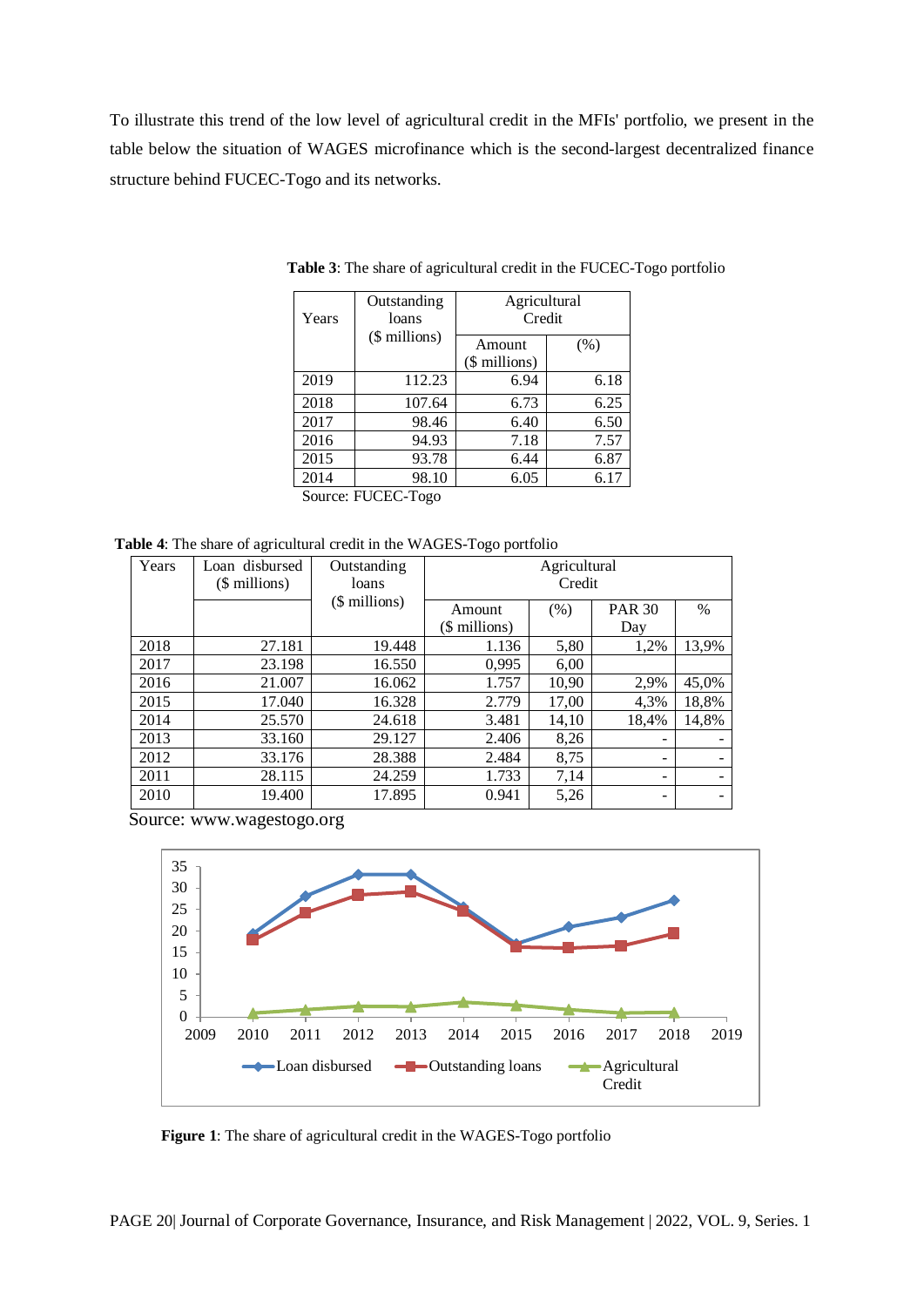An analysis of Figure 1 shows us that agricultural credit represents a tiny share of the structure's outstanding loans compared to other types of loans. Still, it is also decreasing year to year, apart from a slight increase in 2014, 2015 and 2016. Even during this period, the trend is towards regression. This result is in line with the estimation made by Wampfler (2002), who found that the contribution of microfinance to agriculture is still meagre in Togo.

### **5.2.4. Agricultural credit access constraints**

According to FUCEC-Togo, to have access to agricultural credit, the producer must respect the criteria according to the type of credit: The client must respect the general standards of FUCEC-TOGO's credit policy, be a client of FUCEC and have a good credit history, have proven experience in the crop for which financing is sought, be supervised by a competent organization, have at least two different significant sources of income, i.e. two (02) commercial speculations or another activity, and demonstrate their repayment capacity (net income from operations and services in the case of postharvest equipment).

To benefit from equipment credits, the producer must have exploitable areas of marketed crops adapted to the need for equipment: (1) To have financial resources and personnel to realize the activities of the campaign (inputs, labour); (2) to have a proven marketing circuit. To benefit from the tractors (for an equipped producer): (1) to be already equipped with a tractor and to envisage a renewal or an increase in capacity (acquisition of a larger tractor, acquisition of complementary coupled tools); (2) to have at least one literate person on the farm. For the unequipped producer: (1) have a suitable plot of land, sufficiently large, not too fragmented and properly stumped; (2) have financial resources and personnel to carry out the campaign activities (inputs, labour).

### **5.3.The main types of financing needs of Togolese producers**

In Togo, most agricultural producers practice polyculture combined with small-scale livestock. The main food crops are cereals (maize, sorghum, rice, millet), tubers and root crops (cassava, yams), and legumes (beans, groundnuts, soybeans). Export crops include cotton, coffee, and cocoa.

According to Mackiewicz-Houngue et al. (2014), the primary financing needs of agricultural producers are: (i) cash flow needs for economic activities such as the purchase of inputs and the payment of labour during each agricultural season, (ii) cash flow needs for certain social expenses, such as school fees, health expenses, end-of-year celebrations, and (iii) an additional need for cash at the end of the agricultural season, to be able to store agricultural products and allow for their deferred sale.

The need for investment in equipment (tools, cultivation, livestock housing) and the purchase of fertilizer is generally the most necessary expense for maize production, and farmers most often resort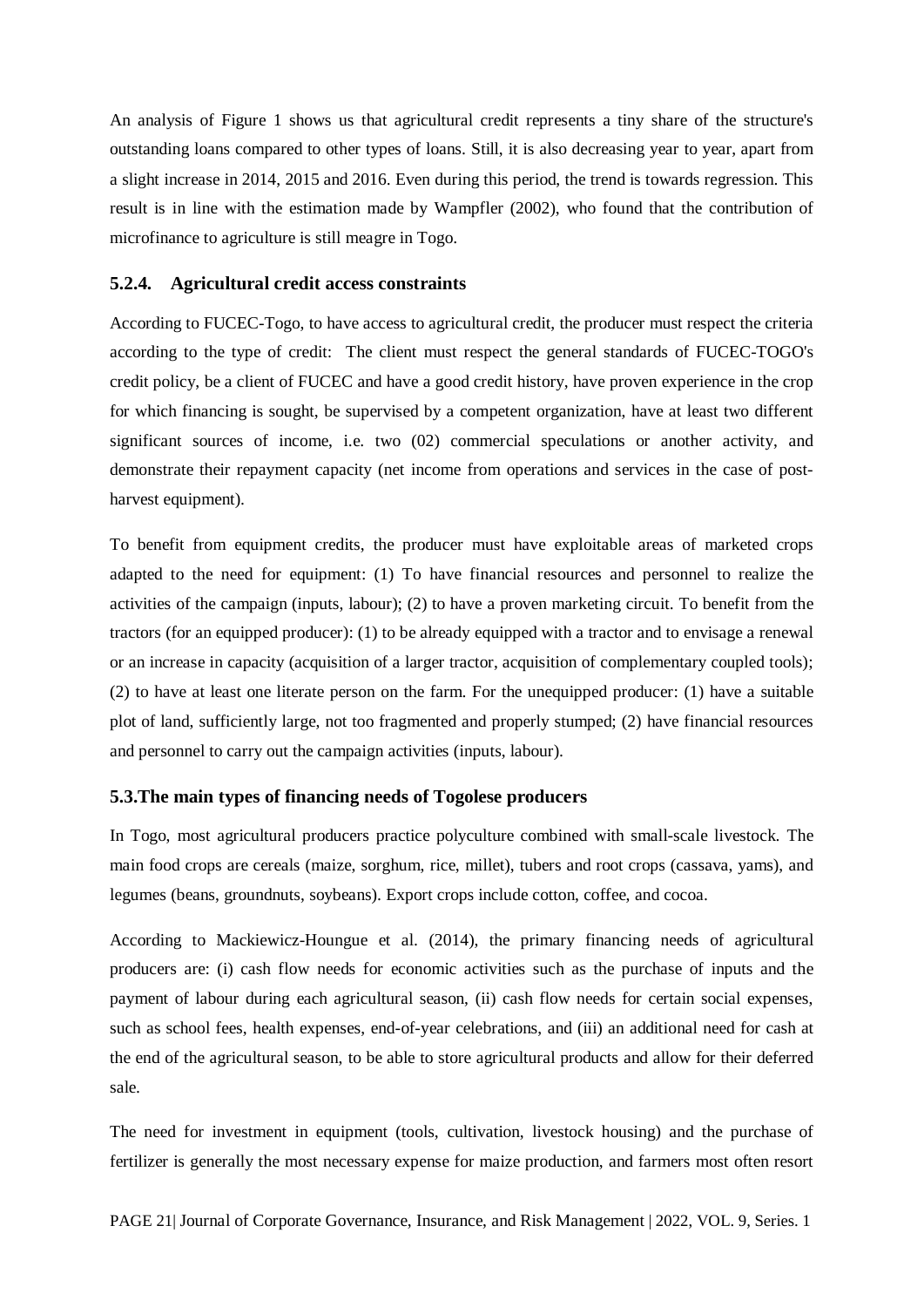to loan-sharking for their acquisition. Most farmers use mineral fertilizer to fertilize cereal crops, sometimes combined with organic fertilizer (compost or manure).

#### **5.4.The adaptability of financial services to farmers' needs**

First of all, MFIs are located far from the farming zones, so access to credit is restrictive for many agricultural producers. According to Julien et al. (2021), in addition to the geographical distance of financial institutions from rural areas, the conditions for accessing credit are prohibitive for many agricultural producers.

For MFIs to mobilize an advance deposit equivalent to 1/3 of the total size of the credit, they require an actual effective rate of interest, usually around 26% per annum; and in addition to the 18-24% rate, there are mandatory application and insurance fees that, as a fixed cost, constitute a severe charge to lower credit amounts. Moreover, the interest rates applied are often calculated on a linear basis (meaning that the interest is computed on the principal and applied non-digressively on the duration of the credit), not allowing clients to benefit from early repayments.

The majority of MFIs have a poor understanding of farming and judge this business to be excessively risky (weather uncertainties, weak market insertion of low-level producers and volatility of crop prices, absence of tenure security) and unprofitable, with high transaction costs due to the spatial dispersion of clients, and low loan amounts. These various reasons prompt MFIs, in the same way as banks, to turn away from financing the farming business and instead finance commercial companies, artisanal businesses, and urban and rural entrepreneurship. Finally, for some MFIs, bad experiences in the past have led them to turn away from the agricultural sector: unpaid loans from cocoa producers for the FUCEC-Togo Cooperative Savings and Credit Unit and insufficient profitability of rural credit unions, among others.

### **6. CONCLUSION**

The microfinance sector in Togo is a dynamic sector with strong growth, given its aggregates that continue to grow year after year. However, we should not lose sight that this sector is currently experiencing numerous problems that could jeopardize its strong growth. For this reason, the competent authorities, in this case, the CAS-IMEC, should not cease to take punitive measures against institutions that show non-rigour in the exercise of the profession. The first consequence should be the closure of the MFI that does not comply with the laws in force. As far as agricultural credits are concerned, we note that microfinance institutions, although closer to the farming world than formal banking structures, are gradually beginning to withdraw from the farming sector. They consider the industry to be too risky and unprofitable. As a result, the figures (outstanding agricultural loans) show a decrease from year to year, and, above all, the share of farm loans in the microfinance portfolio is still between 0.5% and 7%. However, the PAR (Portfolio at Risk) of agricultural loans is often much

PAGE 22| Journal of Corporate Governance, Insurance, and Risk Management | 2022, VOL. 9, Series. 1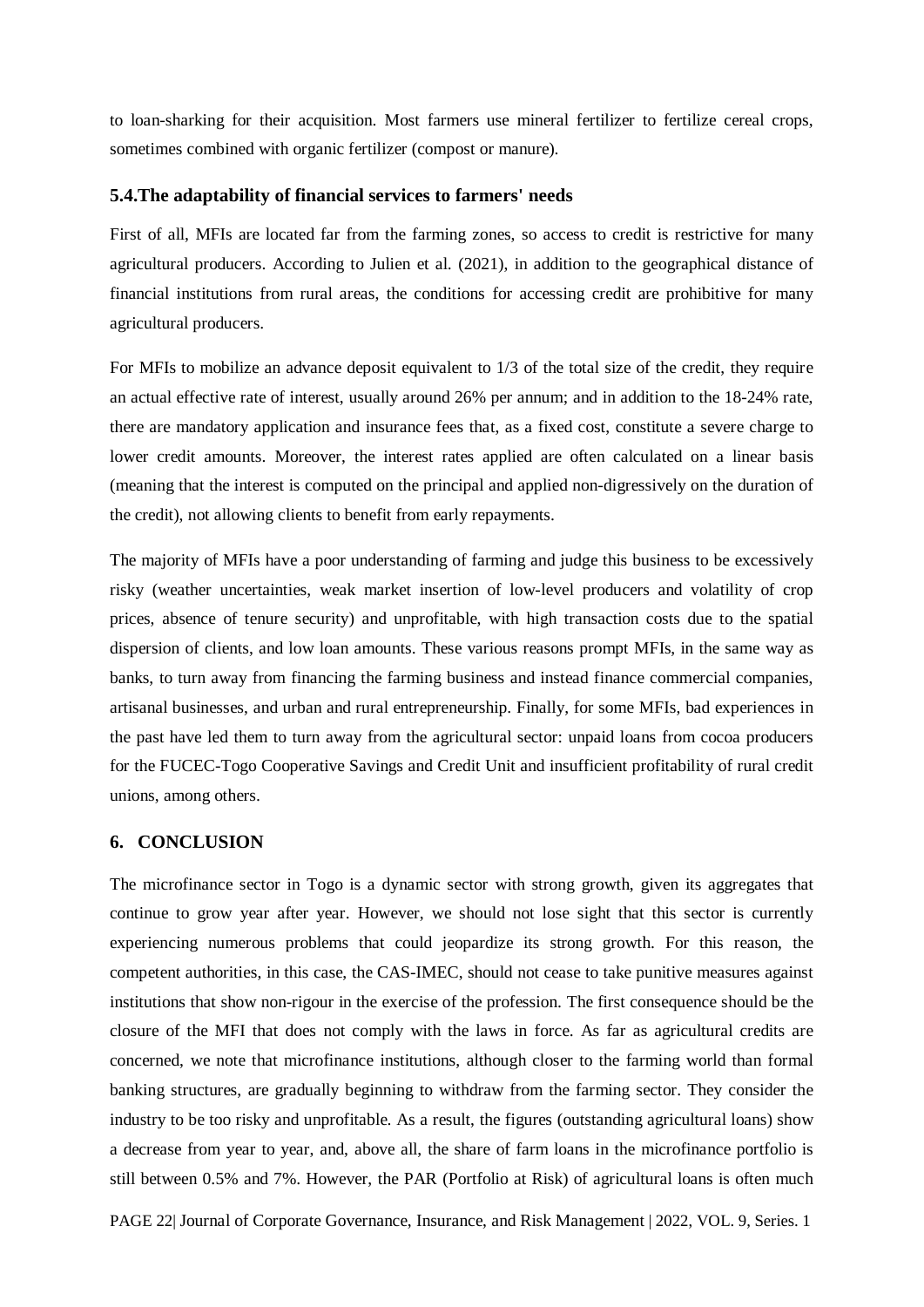lower than that of other loans. It should also be noted that apart from the bad experiences of unpaid loans experienced by some microfinance institutions, most of them have poor knowledge of the agricultural sector, as they are not rural technicians but simple sociologists or economists. It should also be noted that the credits granted are not appropriate to the financial needs of the farmers because, among other things, they are insufficient or do not respect the farming calendars, and the conditions of access to the credits are prohibitive for many farmers, mainly small farmers.

### **REFERENCES**

- Abalo, K. (2007), Importance de la microfinance dans le financement des microentreprises au Togo. Conférence économique africaine, Septembre 2007, pp 1-17.
- Agbodji, E. & Johnson, K.A. (2019), Agricultural Credit and Its Impact on the Productivity of Certain Cereals in Togo. Emerging Markets Finance and Trade, in Press, Vol.57, pp 3320-3336.
- Agnikpé, A. T. (1998), La microfinance au Bénin : Etude sectorielle approfondie. Report submitted to United Nations Development Program.
- Avocevou, C. M. A. (2003), Determinants Socio-Economiques De L'acces Au Micro Credit En Milieu Rural: Cas De La Commune De Zogbodomey. Benin: Universite d'Abomey-Calavi.
- BCEAO. (2021), Principaux indicateurs des SFD de l'UMOA.
- Cabinet KEKAR-AMASE. (2006), Mission de mise en place de formule et mécanismee appropriés de garantie et de refinancement des IMF au Togo.
- CGPA. (2001), Consultative Group to Assist the Poorest (CGAP), 2001, "Disclosure Guidelines for Financial Reporting by Microfinance Institutions.
- Grootaert, C. & Bastelaer, T. (2002), The Role of Social Capital in Development: An Empirical Assessment. http://lst-iiep.iiep-unesco.org/cgibin/wwwi32.exe/[in=epidoc1.in]/?t2000=019157/(100). 10.1017/CBO9780511492600.
- Hoff, K. and Stiglitz, J.E. (2016), Striving for balance in economics: Towards a theory of the social determination of behavior. Journal of Economic Behavior & Organization, 126, pp.25-57.
- Ibrahim, A.M. (2015), Determinants of Microfinance Sustainability: An Empirical Analysis of Microfinance Institutions in Togo. International Journal of Science and Research (IJSR), Vol.6 No.4, pp 190-196.
- Julien, H.E., Kossi, A. & Aklésso, E.Y.G. (2021), Analysis of Factors Influencing Access to Credit for Vegetable Farmers in the Gulf Prefecture of Togo. American Journal of Industrial and Business Management, Vol.11, 392-415.
- Kendo, S. (2012), Développement du secteur financier etfinancement de l'activité agricole dans uncontexte de crise alimentaire : quelle place pour lamicro-finance ? Financial development sector, agriculture financing and food crisis : howmicrofinance impacts. Développement durable et territoires Économie, géographie, politique, droit, sociologie, Vol.3, No.3, pp 1-19